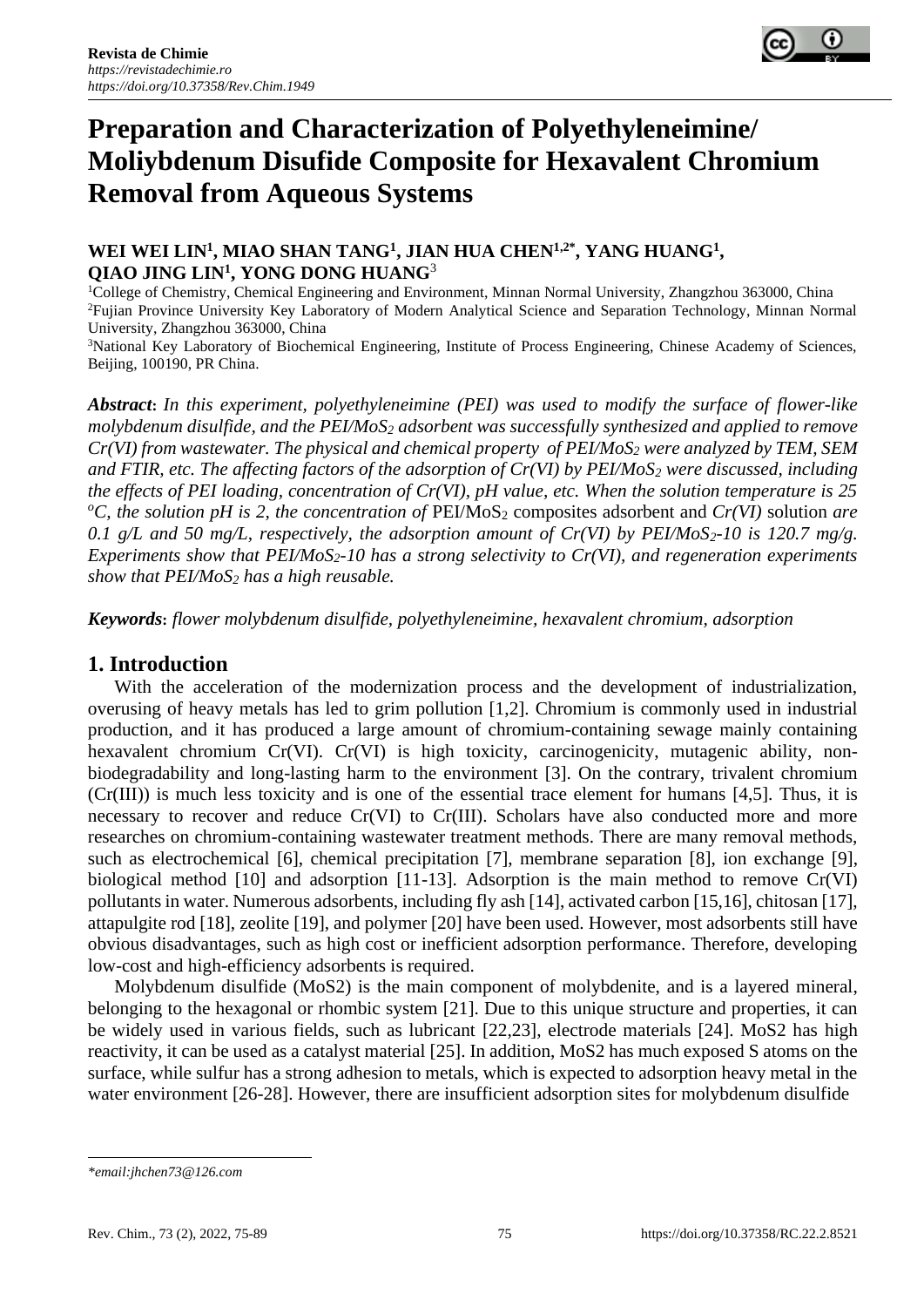as an adsorbent. It is usually used to introduce other functional groups [29,30] or to compound with other materials to improve the adsorption capacity of MoS2 [31,32].

Polyethyleneimine (PEI) is a typical polyamine [33]. It has high reactivity and has many functional groups that can be combined with metal ions. In order to make PEI more suitable for environmental pollution treatment, it can be loaded on other materials to form composite materials to overcome the shortcomings of being easily soluble in water and difficult to recycle [34-36].

Because PEI is very soluble in water, it can not be reused when it is used to remove metal ions from wastewater. Pure MoS<sub>2</sub> nanomaterials have the defects of insufficient functional sites. Therefore, in this study, using flower molybdenum disulfide as a carrier,  $PEIMoS<sub>2</sub>$  composite adsorbent was prepared by immobilized PEI onto the surface of  $MoS<sub>2</sub>$ . The important influence factors, include reaction time, original Cr(VI) concentration, *pH* value and temperature of solution on PEI/MoS<sub>2</sub> adsorption properties were discussed. The adsorption mechanism and reusability of  $PEI/MoS<sub>2</sub>$  was also investigated.

## **2. Materials and methods**

## **2.1. Materials**

Diphenyl carbamide was purchased at Sinopharm Chemical Reagent Co., Ltd. The polyethyleneimine (MW = 1800) was purchased from Macklin. All other chemicals were from Xilong Chemical Co., Ltd.

## **2.2. Preparation of PEI/MoS2 composites adsorbent**

1.44 g of sodium molybdate dihydrate (Na<sub>2</sub>MoO<sub>4</sub>·2H<sub>2</sub>O) and 1.8268 g of thiourea (NH<sub>2</sub>CSNH<sub>2</sub>) were put into a beaker, and then add certain amount of deionized water to dissolve. Then add hydrochloric acid to adjust the acidity to  $pH = 1.5$ . The obtained solution was placed in a 100 mL reactor and then reacted in a 230<sup>o</sup>C oven for 20 h. The product was collected by centrifuged at 10,000 rpm. finally, flower molybdenum disulfide MoS<sub>2</sub> was prepared.

Prepare 100 mL PEI solutions with a concentration of 5, 10, 15, 20 and 25 mg/mL. MoS<sub>2</sub> was immersed in an ultrasonic bath for 10 min in the above PEI solutions, stirred at  $25^{\circ}$ C for 12 h, separated by suction filtration. MoS<sub>2</sub> with different PEI loading ratios is recorded as PEI/MoS<sub>2</sub>-X (X = 5, 10, 15, 20, 25).

#### **2.3. Characterization**

The morphology of  $MoS<sub>2</sub>$  and  $PEI/MoS<sub>2</sub>$  composites adsorbent was observed using a scanning electron microscope (SEM, Hitachi S-3400N) and transmission electron microscope (TEM, JEM-2100). The physico-chemical property of  $MoS<sub>2</sub>$  and  $PEI/MoS<sub>2</sub>-10$  was analyzed by Fourier-transformed infrared spectroscopy (FTIR, Necolet360) and X-ray Diffraction (XRD, D8 Advance). X-ray photoelectron spectroscopy (XPS, K-Alpha+) was used to determine the surface composition of the adsorbent. The specific surface area of  $PEI/MoS<sub>2</sub>$  was studied by the Brunauer-Emmett-Teller (BET) with an N<sub>2</sub>adsorpmeter.

#### **2.4. Adsorption experiments**

The Cr(VI) in the experiment is from potassium dichromate. Appropriate Cr(VI) solutions were added to 50 mL polyethylene vials, and kept  $PEI/MoS<sub>2</sub>$  composites of 0.1 g/L and shaken for enough time at  $25^{\circ}$ C in the shaker. Finally, the solutions were centrifuged separation. We measured Cr(VI) concentrations of supernate through the 1,5-diphenylcarbohydrazide spectrophotometric method with UV-vis spectrophotometer ( $\lambda$ max = 540 nm). The adsorption amounts of PEI/MoS<sub>2</sub> composites adsorbent were calculated as:

$$
q_e = (C_0 - C_e)V/m
$$
\n<sup>(1)</sup>

where  $C_0$  and  $C_e$  (mg/L) are the original concentrations and equilibrium concentrations of Cr(VI) solution, respectively; *V* (mL) is the volume of Cr(VI) solutions; and *m* (mg) is the dry weight of PEI/MoS<sub>2</sub> composites.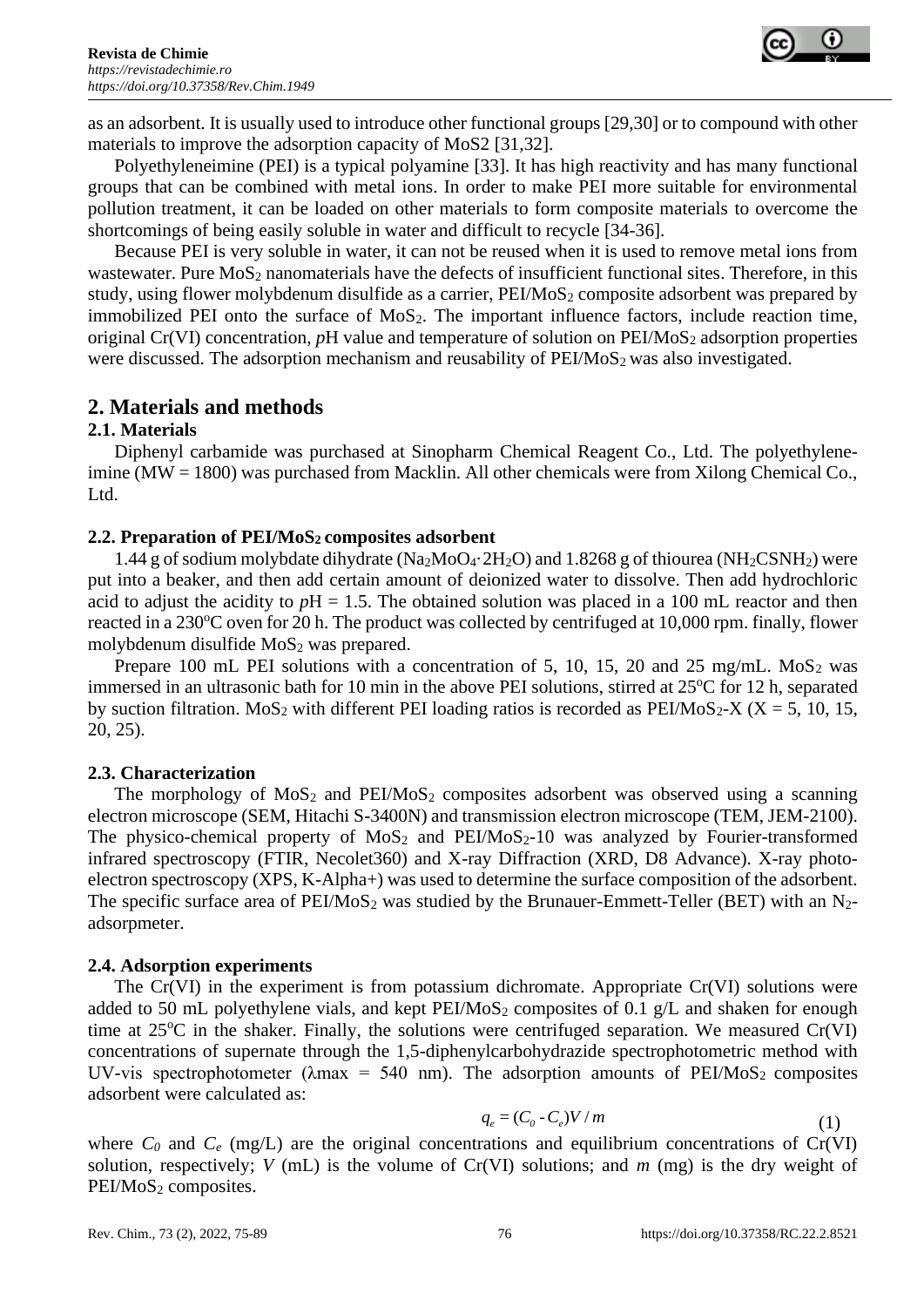

All data in this experiment were measured three times and averaged.

## **3. Results and discussions**

## **3.1. Characterization**

## **3.1.1. SEM and TEM study**

Figure 1a shows that the size of the flower MoS<sub>2</sub> is about 200 nm. It is composed of many ultrathin nanosheets. From Figure 1a we also can see that the surface of flower  $MoS<sub>2</sub>$  is smooth and has a certain degree of curling, which makes it have more adsorption sites. After loading PEI, as shown in Figure 1b, the PEI/MoS<sub>2</sub>-10 surface became rough. Compare Figure 1c and d,  $PEI/MoS<sub>2</sub>$ -10 nanosheets become thicker than  $MoS<sub>2</sub>$  after loading PEI.



**Figure 1.** SEM images of:  $(a)MoS<sub>2</sub>$ ,  $(b)PEI/MoS<sub>2</sub>$ -10; TEM images of:  $(c)MoS<sub>2</sub>$ ,  $(d)PEI/MoS<sub>2</sub>$ -10

#### **3.1.2. XRD analysis**

 $XRD$  images of  $MoS<sub>2</sub>$  and  $PEI/M<sub>0</sub>S<sub>2</sub>$ -10 are exposed in Figure 2. It showed that the diffraction peaks of the sample are 13.9°, 32.7°, 39.4° and 58.7°, which correspond to the positions of the characteristic diffraction peaks (002), (100), (103) and (110) in the molybdenum disulfide standard card (PDF#75- 1539), respectively. This indicates that  $MoS<sub>2</sub>$  was successfully synthesized and highly crystallized. The XRD diffraction peak position and peak intensity of  $PEI/MoS<sub>2</sub>-10$  and  $MoS<sub>2</sub>$  are consistent, implying that the loading of PEI will not affect the structure of  $MoS<sub>2</sub>$ .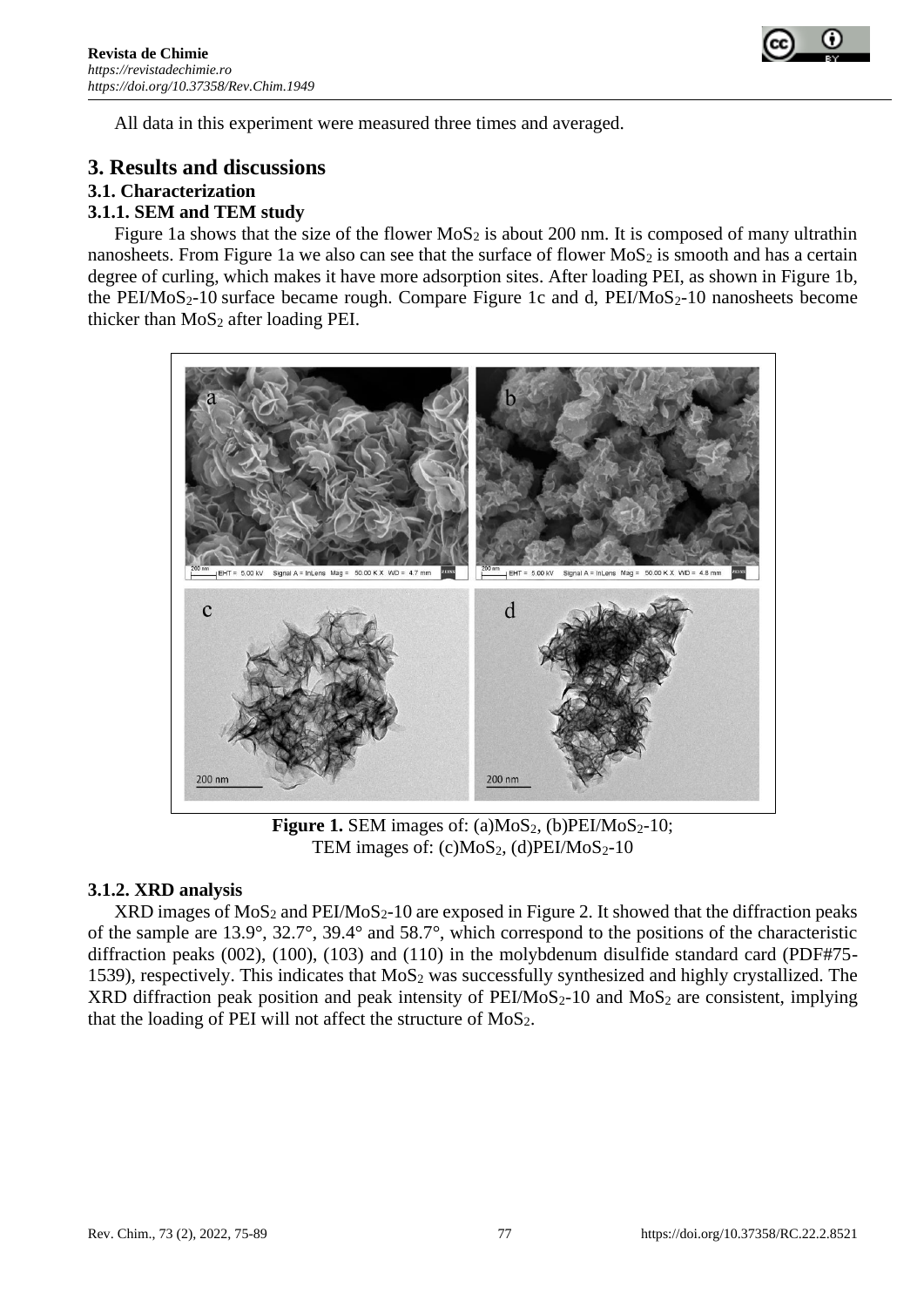



**Figure 2.** XRD patterns of  $MoS<sub>2</sub>$  and  $PEI/MoS<sub>2</sub> - 10$  composites

## **3.1.3. FTIR characterization**

The resulting FTIR spectra for  $MoS<sub>2</sub>$  and  $PEI/MoS<sub>2</sub>-10$  are displayed in Figure 3. The corresponding Mo-S peak centered at 560 cm<sup>-1</sup>, and the stretching vibration of C-N in the PEI framework can be seen at 1384 cm<sup>-1</sup> [37]. The absorption peaks of amide groups were observed at 1520 and 1634 cm<sup>-1</sup> [38], and the characteristic peaks appearing at 2960 cm-1 were related to the methylene of PEI, which proved that PEI has been successfully loaded on the MoS<sub>2</sub>. O-H stretching vibration can be seen at  $3432 \text{ cm}^{-1}$ , which may be physically adsorbed water molecules [38].



**Figure 3. FTIR spectra of MoS<sub>2</sub> and PEI/MoS<sub>2</sub>-10** 

#### **3.1.4. BET characterization**

The specific surface area of adsorbent directly affects the contact probability between the adsorbent and Cr(VI), and the larger the specific surface area, the higher the contact probability. The specific surface area of  $MoS_2$ ,  $PEI/MoS_2-10$ ,  $PEI/MoS_2-15$ ,  $PEI/MoS_2-20$  and  $PEI/MoS_2-25$  were analyzed and displayed in Figure 4. The specific surface area of them are 94.663 m<sup>2</sup>/g, 122.973 m<sup>2</sup>/g, 45.466 m<sup>2</sup>/g, 40.234 m<sup>2</sup>/g and 39.257 m<sup>2</sup>/g, respectively. PEI/MoS<sub>2</sub>-10 has the largest specific surface area. This is because the proper loading of PEI increases the specific surface area and provides more adsorption sites. However, excessive loading of PEI on the  $MoS<sub>2</sub>$  led to sharp decrease of surface area, which results in the blocking of the lamellar gap of  $MoS<sub>2</sub>$  by the PEI.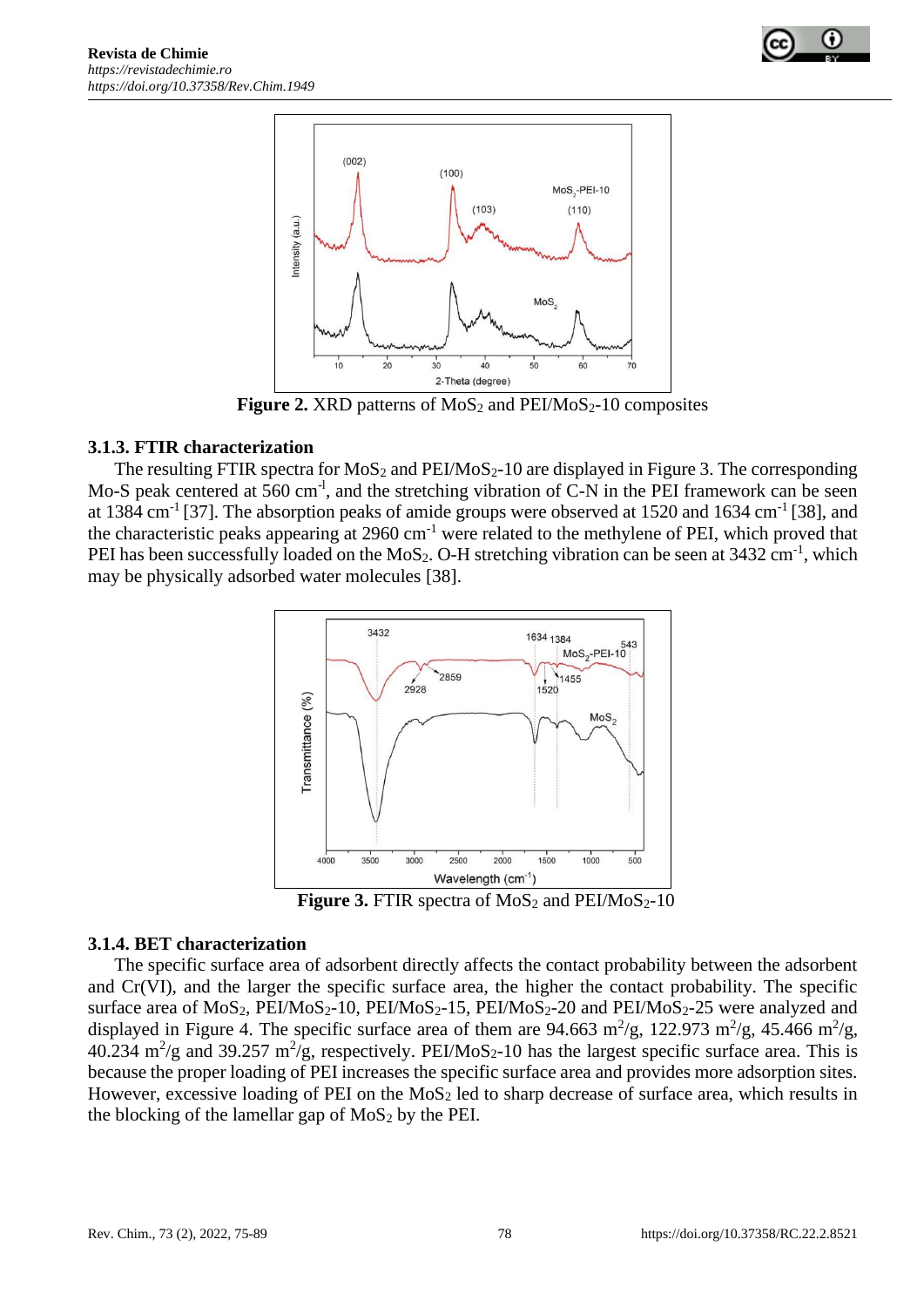



**Figure 4.** Nitrogen adsorption-desorption isotherms of  $MoS<sub>2</sub>$  and  $MoS<sub>2</sub>-PEI-X$ 

## **3.2. Effect of PEI loading on Cr(VI) adsorption**

We selected five different PEI loadings of  $PEI/MoS<sub>2</sub>$  for adsorption experiments to research the effect of PEI loading on Cr(VI) adsorption performance of PEI/MoS<sub>2</sub> composites adsorbent. Figure 5 shows that adsorption property of  $PEI/MoS<sub>2</sub>$  for Cr(VI) was significantly improved after PEI was loaded on  $MoS<sub>2</sub>$ . When PEI is loaded on  $MoS<sub>2</sub>$ , many amino groups (-NH<sub>2</sub>) and imino groups (=NH) on PEI are also introduced into  $PEIMoS<sub>2</sub>$ , thus enhancing the adsorption property of  $PEIMoS<sub>2</sub>$  for Cr(VI). When further adding of PEI loading from  $PEI/MoS<sub>2</sub>$ -10 to  $PEI/MoS<sub>2</sub>$ -25, the adsorption capacity of  $PEI/MoS<sub>2</sub>$ -X decreased. The excessive loading of PEI blocks the laminar gaps of  $MoS<sub>2</sub>$ , which reduces the adsorption capacity. Follow-up experiments select  $PEI/MoS<sub>2</sub>$ -10 for research.



**Figure 5.** Effect of PEI loading on  $PEI/MoS_2-X$ composites adsorbent on Cr(VI) adsorption

#### **3.3. Adsorption kinetics**

Figure 6 shows the changing of adsorption capacity  $PEI/MoS<sub>2</sub>$ -10 in Cr(VI) solutions with an original concentration of 30, 50 and 70 mg/L. It is shown that the adsorption capacity of  $PEIMoS<sub>2</sub>$ -10 for Cr(VI) increased sharply within the first hour, and then increased slowly with the adsorption time. This can be credited to the amino group  $(-NH_2)$  and imino group  $(=NH)$  on the surface of the PEI/MoS<sub>2</sub>-10 provided numerous adsorption sites at the beginning of the adsorption, and the concentration of Cr(VI) was also at the original state. At this time, there is a large concentration difference between solvent and the solute, and the adsorption driving force is large. The rise of the adsorption amount becomes slower with time,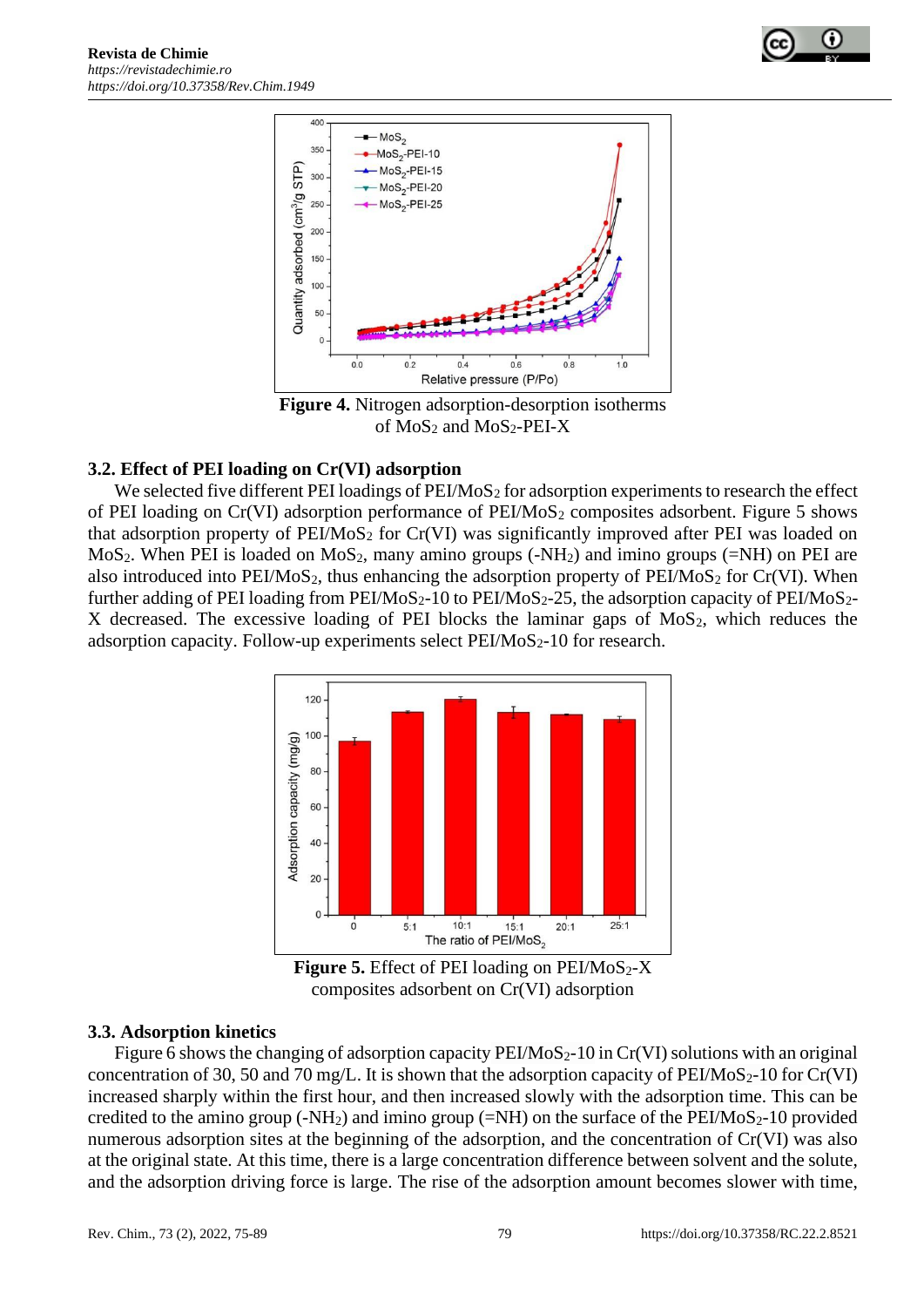

due to the concentration difference decreases and the driving force weakens. And then the equilibrium state is basically reached after 6 h of adsorption. Therefore, the subsequent experiments used 6 h as the adsorption time for the adsorption equilibrium.



**Figure 6.** Effect of adsorption time on Cr(VI) adsorption by PEI/MoS<sub>2</sub>-10 at temperature of  $25^{\circ}$ C

We conducted the pseudo-first-order and pseudo-second-order kinetic model to characterize the adsorption behaviors.

Pseudo-first-order dynamic model equation:

$$
q_t = q_e(1 - e^{-k_t t})
$$
\n<sup>(2)</sup>

Pseudo-second-order dynamic model equations:

$$
t/q_t = 1/k_2 q_e^2 + t/q_e \tag{3}
$$

where  $q_e$  (mg/g) is the adsorption amount at equilibrium;  $q_t$  (mg/g) is the adsorption amount at time *t*;  $k_l$  $(\text{min}^{-1})$  is the rate constant of the pseudo-first-order kinetic model;  $k_2$  ( $g/mg·min$ ) is the rate constant of the pseudo-second-order kinetic model.

Table 1 shows the fitting results. It indicates that the correlation coefficient of pseudo-second-order kinetics is significantly higher than that of pseudo-first-order kinetics, and the calculated equilibrium adsorption capacity is nearer to the actual test results. From the Figure 7, it can be seen intuitively that the fitting results of the pseudo-second-order kinetics are more consistent with the experimental data, and the calculated equilibrium adsorption capacity is closer to the actual test results. Thus, the process of PEI/MoS2-10 adsorption of Cr(VI) is more in line with the pseudo-second-order kinetic model, which indicates that the adsorption process is a chemical adsorption.

|              |                 | pseudo-first-order kinetic model |         |                | pseudo-second-order kinetic model |         |                |
|--------------|-----------------|----------------------------------|---------|----------------|-----------------------------------|---------|----------------|
| $C_o$ (mg/L) | $q_{exp}(mg/g)$ | $q_{cal}$                        | $K_1$   | $\mathbb{R}^2$ | $q_{cal}$ (mg/g)                  | $K_2$   | $\mathbb{R}^2$ |
| 30           | 118.6           | 108.3                            | 1.05731 | 0.9482         | 122.6                             | 0.01338 | 0.9884         |
| 50           | 138.6           | 129.0                            | 1.31280 | 0.9465         | 144.7                             | 0.01390 | 0.9919         |
| 70           | 168.8           | 156.8                            | 1.52268 | 0.9373         | 175.6                             | 0.01259 | 0.9920         |

**Table 1.** Kinetic parameters of Cr(VI) adsorption by PEI/MoS<sub>2</sub>-10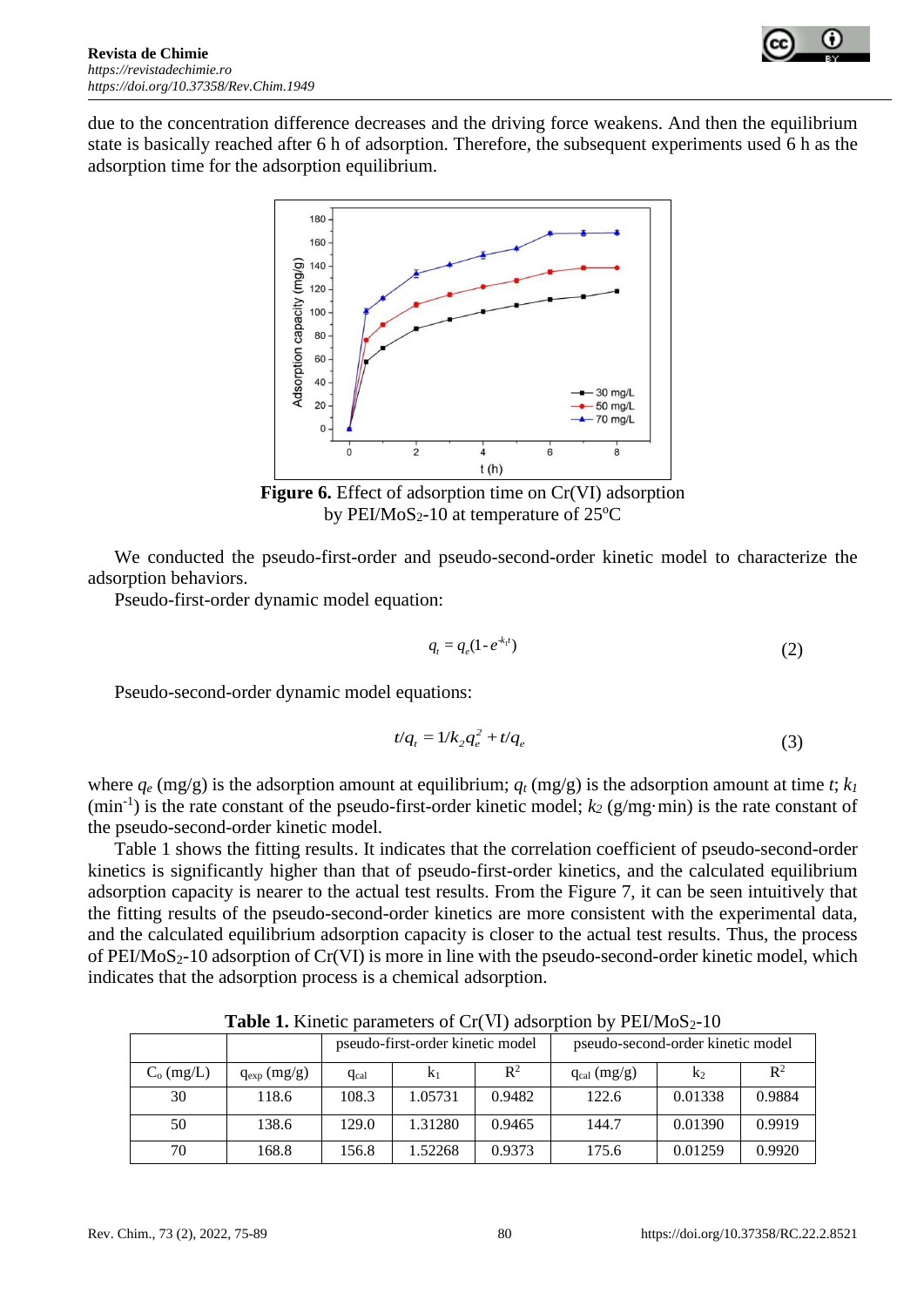



**Figure 7.** Kinetic model: (a) pseudo-first-order kinetic equation curve; (b) pseudo-second-order kinetic equation curve

#### **3.4. Effect of** *p***H on Cr(VI) adsorption**

The *pH* of solution affects the existence of metal ions in the aqueous solution as well as the charge density on the surface of the adsorbent. According to the various *p*H of the solution, Cr(VI) in water principally has five forms:  $Cr_2O_7^2$ ,  $HCr_2O_7$ ,  $CrO_4^2$ ,  $HCrO_4$  and  $H_2CrO_4$ . When  $2 < pH < 6$ ,  $Cr(VI)$ principally occurs in the form of HCrO<sub>4</sub><sup>-</sup> and Cr<sub>2</sub>O<sub>7</sub><sup>2-</sup>;  $pH > 6$ , it principally occurs in the form of CrO<sub>4</sub><sup>2</sup>-[38]. The effect of  $pH$  value on  $PEIMoS<sub>2</sub>$ -10 composites adsorbent on  $Cr(VI)$  adsorption is shown in Figure 8 When the solution  $pH = 2$ , the adsorption amount of PEI/MoS<sub>2</sub>-10 to Cr(VI) reached the maximum, and the adsorption amount decreased as the *p*H value increased. This is because the amino group (-NH<sub>2</sub>) on the surface of PEI/MoS<sub>2</sub>-10 will be protonated (-NH<sub>3</sub><sup>+</sup>) at a low pH value, making the surface of the PEI/MoS<sub>2</sub>-10 positively charged, and then the electrostatic force between PEI/MoS<sub>2</sub>-10 and negatively charged Cr(VI) is enhanced. As shown in Figure 9, the PZC of PEI/MoS<sub>2</sub>-10 is 5.6. With the increase of solution  $pH$  value (higher than 5.6), the surface group of  $PEI/MoS<sub>2</sub>$ -10 is deprotonated, resulting in the surface of  $PEIMoS<sub>2</sub>$ -10 being negatively charged and causing electrostatic repulsion with the anion form of Cr(VI). In addition, a large amount of OH<sup>-</sup> will compete with the negatively charged Cr(VI) for adsorption sites on the surface of  $PEI/MoS<sub>2</sub>-10$  [39], which greatly reduces the amount of Cr(VI) adsorption.



**Figure 8.** Effect of solution *p*H on Cr(VI) adsorption by PEI/MoS<sub>2</sub>-10, temperature of  $25^{\circ}$ C, adsorption time of 6 h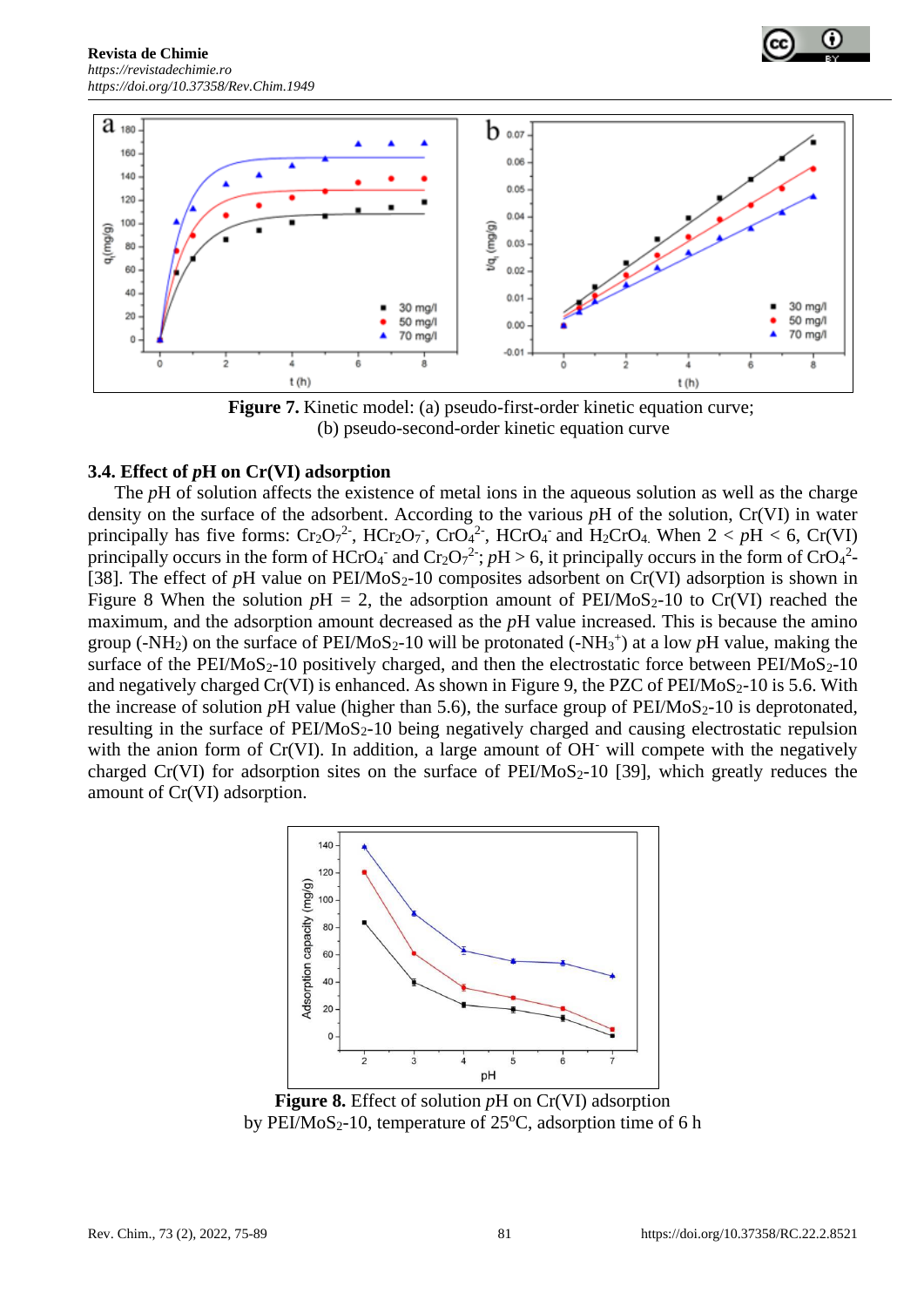



## **3.5. Competitive adsorption**

Besides Cr(VI), other metal ions also exist in the actual water samples at the same time, so it is very meaningful to study the change of adsorption property of  $PEIMoS<sub>2</sub>$ -10 for  $Cr(VI)$  in the presence of multiple ions. Here, add coexist ions to analyze the change of adsorption performance of  $PEI/MoS<sub>2</sub>$ -10 for Cr(VI). Figure 10 shows the influence of coexist ions on the adsorption properties of  $PEI/MoS<sub>2</sub>-10$ . Due to the influence of coexisting ions, the adsorption capacity of  $PEI/MoS<sub>2</sub>$ -10 for Cr(VI) decreased slightly, which was due to the co-exist ion competition for adsorption sites. However, compared with the other three metal ions,  $PEIMoS<sub>2</sub>$ -10 still shows strong selectivity for Cr(VI). This is because PEI/MoS2-10 has many amino and imino groups. These groups are protonated at low *p*H value, which makes the surface positively charged and easier to combine with negatively charged Cr(VI) through electrostatic interaction, while Co(II), Zn(II) and Cd(II) in solution coexist in the form of positively charged ions, it can combine with amino group and imino group through complexation reaction, thus occupying the adsorption site. However, it has electrostatic repulsion with protonated  $PEIMoS<sub>2</sub>$ -10, so the adsorption capacity is low.



**Figure 10.** Effect of interference ion on Cr(VI) adsorption by  $PEI/MoS<sub>2</sub>$ -10, solution pH of 2, temperature of 25<sup>o</sup>C, adsorption time of 6 h

#### **3.6. Adsorption isotherms**

Figure 11 illustrates the influence of original concentration of Cr(VI) solution. It shows that the adsorption amount is smaller for lower Cr(VI) concentration. The possible reason is that the binding site on PEI/MoS2-10 cannot be fully utilized at a lower ion concentration.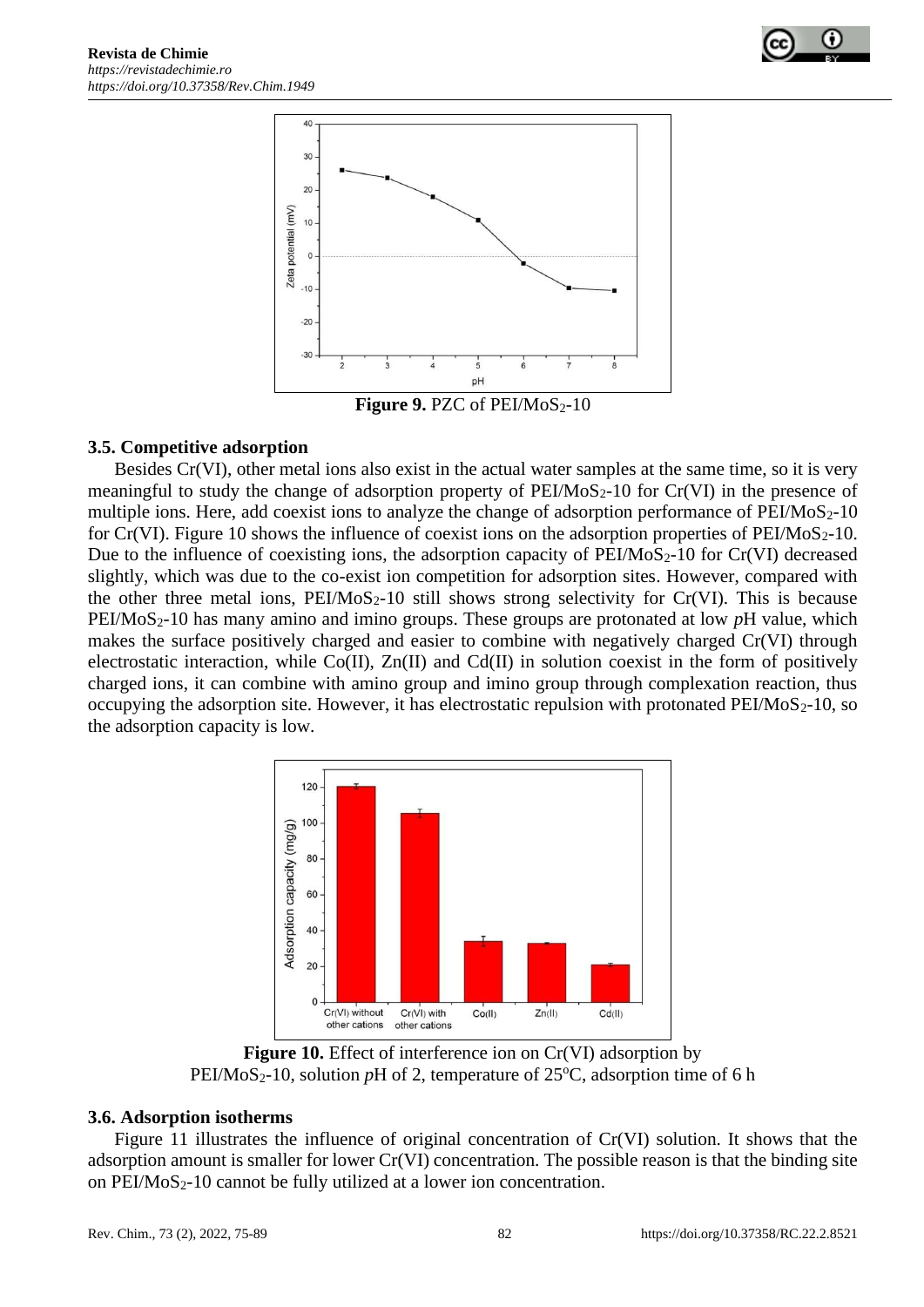

Freundlich and Langmuir isotherm models are used to fit the experimental data. The Freundlich isotherm adsorption model describes heterogeneous adsorption, assuming that the multi-layer adsorption. The Langmuir isotherm model assumes monolayer adsorption.

Freundlich isotherm adsorption model:

$$
q_e = K_f C_e^{1/n} \tag{4}
$$

$$
lnq_e = (1/n)lnC_e + lnk_f
$$
\n(5)

Langmuir isotherm adsorption model:

$$
q_e = K_L q_{max} C_e / (1 + K_L C_e) \tag{6}
$$

$$
C_e/q_e = C_e/q_{max} + 1/(K_L q_{max})
$$
\n(7)

where  $C_e$  and  $q_e$  represent the solution concentration (mg/L) and adsorption amount (mg/g) at the adsorption equilibrium state;  $q_{max}$  represents the adsorption capacity of the adsorbent (mg/g);  $K_f$  $(mg/g \cdot (L/mg)^{1/n})$  and 1/n represent Freundlich adsorption constants, respectively, represents adsorption capacity and adsorption strength; *K<sup>L</sup>* (L/mg) represents the Langmuir adsorption constant.

Figure 12 and Table 2 show the fit results of the adsorption data for the Freundlich and Langmuir isotherm models. Judging by the values of  $R^2$ , Freundlich (0.9859) is closer to 1 than Langmuir (0.9456), which means that the adsorption is more in line with Freundlich isothermal model. It belongs to multilayer adsorption, and the adsorption sites are unevenly distributed on the surface of the adsorbent. And  $1/n = 0.44 < 1$ , indicating that the reaction proceeds easily.



**Figure 11.** Effect of original Cr(VI) concentration on adsorption by PEI/MoS<sub>2</sub>-10, solution *p*H of 2, temperature of  $25^{\circ}$ C, adsorption time of 6 h

|  |  | Table 2. Freundlich and Langmuir isotherm parameters |
|--|--|------------------------------------------------------|
|  |  |                                                      |

| Freundlich                      |       |        | Langmuir        |              |        |  |
|---------------------------------|-------|--------|-----------------|--------------|--------|--|
| $K_f (mg/g \cdot (L/mg)^{1/n})$ | $\ln$ | $R^2$  | $q_{max}(mg/g)$ | $K_L$ (L/mg) | $R^2$  |  |
| 23.29                           | 0.44  | 0.9859 | 208.75          | 0.038        | 0.9456 |  |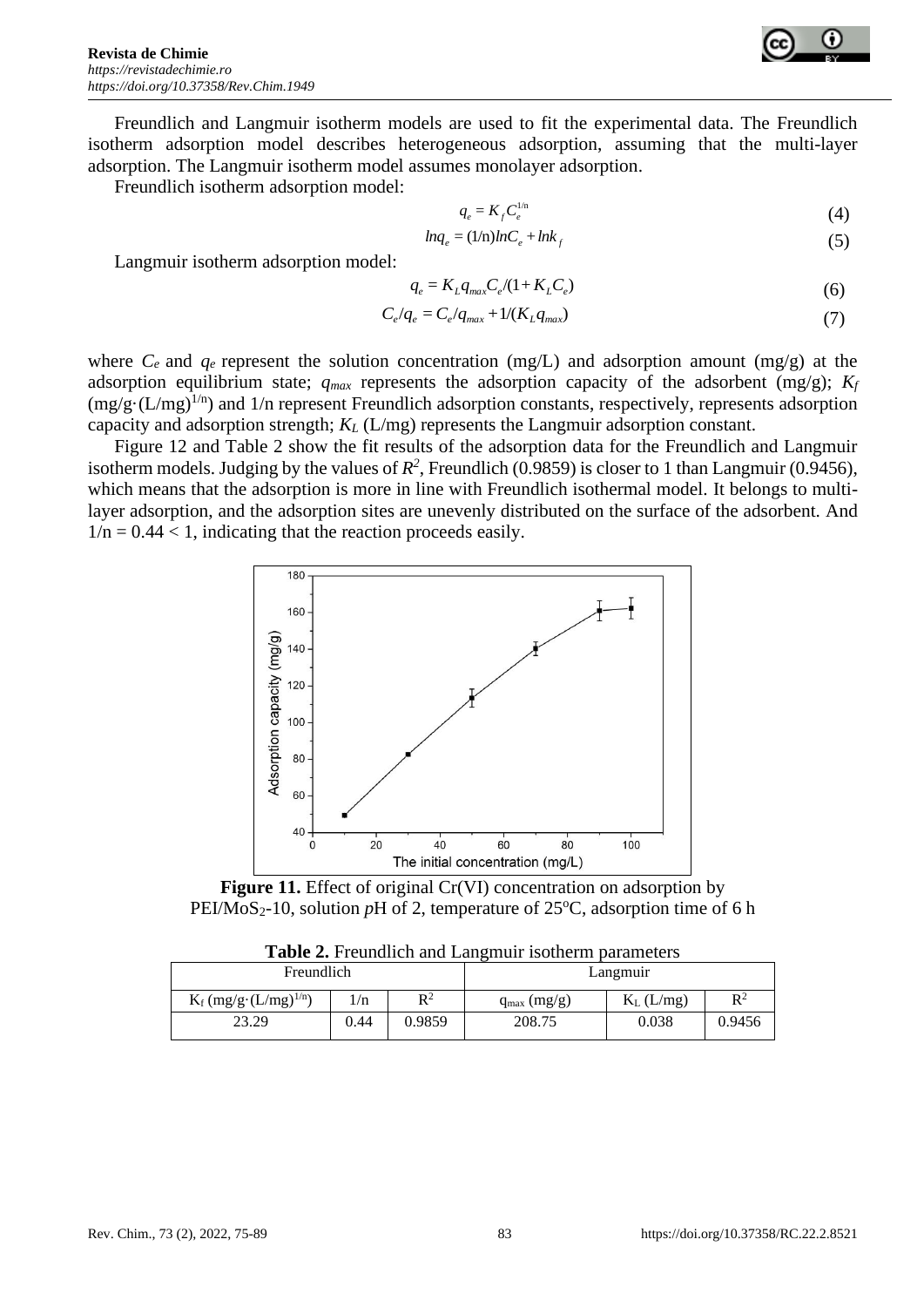



**Figure 12.** Adsorption isotherm fitting: a) Langmuir, b) Freundlich

#### **3.7. Adsorption thermodynamics**

Figure 13 shows the PEI/MoS<sub>2</sub>-10 adsorption properties at 25, 30, 35, 40 and 45<sup>o</sup>C. The higher the temperature of the solution, the greater the adsorption property of PEI/MoS2-10, which indicated that the temperature rise is promoting adsorption.

The thermodynamic properties were determined using three thermodynamic data of entropy change  $(\Delta S^0)$ , enthalpy change  $(\Delta H^0)$  and Gibbs free energy  $(\Delta G^0)$ . The calculation formula is as follows:

$$
ln(q_e/C_e) = -\Delta H/RT + \Delta S/R
$$
\n(8)

$$
\Delta G = \Delta H - T \Delta S \tag{9}
$$

where *R* (8.3145 J/mol·K) represents the ideal gas constant, *T* (K) represents the absolute temperature. The values of *ΔH* and *ΔS* can be calculated from the slope and intercept of the straight line obtained by plotting  $ln (q_e/C_e)$  against  $1/T$  (Figure 14).

Table 3 shows the calculation results that *ΔG* < 0, increase in adsorption is spontaneous, and that the *ΔG* decreases as the temperature increases, showing that the temperature rise is promoting adsorption; *ΔH* > 0 shows that the adsorption process is an endothermic reaction, and the increase in temperature is beneficial for the adsorption; *ΔS* > 0, indicating that the disorder increased during the adsorption process.



**Figure 13.** Effect of temperature on Cr(VI) adsorption,  $T = 6$  h, initial Cr(VI) is 30, 50, 70 mg/L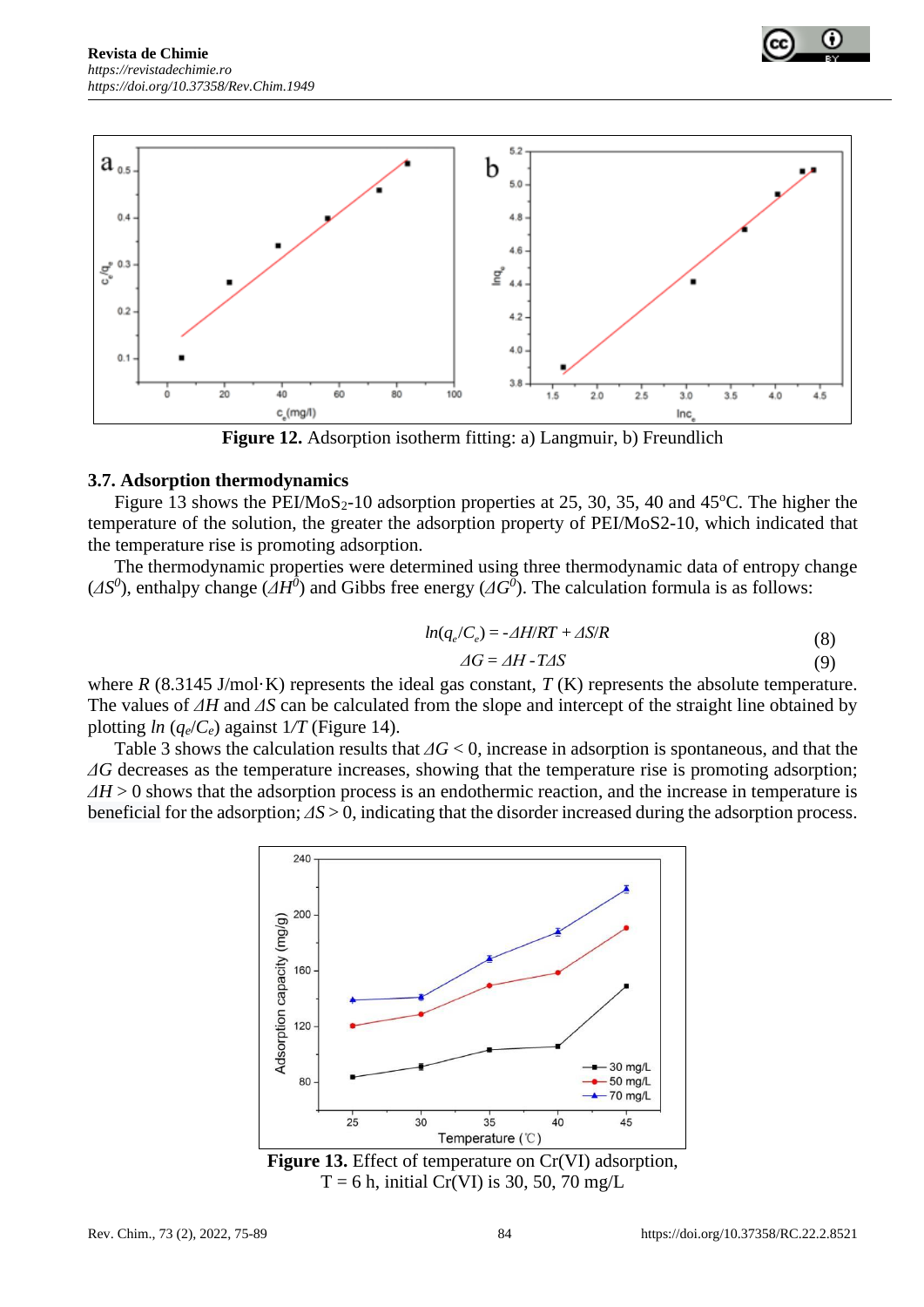



**Figure 14.** Van't Hoff plot

| $C_0$ (mg/L) | Temperature (K) | $\Delta G$ (kJ/mol) | $\Delta H$ (kJ/mol) | $\Delta S$ (J/mol·k) |
|--------------|-----------------|---------------------|---------------------|----------------------|
| 30           | 298             | $-3.1487$           | 32.8197             | 120.70               |
|              | 303             | $-3.7521$           |                     |                      |
|              | 308             | $-4.3556$           |                     |                      |
|              | 313             | $-4.9591$           |                     |                      |
|              | 318             | $-5.5626$           |                     |                      |
| 50           | 298             | $-2.7602$           | 25.4063             | 94.52                |
|              | 303             | $-3.2327$           |                     |                      |
|              | 308             | $-3.7053$           |                     |                      |
|              | 313             | $-4.1779$           |                     |                      |
|              | 318             | $-4.6505$           |                     |                      |
| 70           | 298             | $-2.0776$           | 24.9092             | 90.56                |
|              | 303             | $-2.5304$           |                     |                      |
|              | 308             | $-2.9832$           |                     |                      |
|              | 313             | $-3.4360$           |                     |                      |
|              | 318             | $-3.8888$           |                     |                      |

**Table 3.** Thermodynamics parameters

#### **3.8. Reusability test**

The regeneration performance of the  $PEI/MoS<sub>2</sub>$ -10 composite adsorbent was performed at a solution  $pH = 2$  and an initial Cr(VI) concentration of 50 mg/L. After adsorption equilibrium, PEI/MoS<sub>2</sub>-10 was repeatedly eluted three times with a 0.1 mol/L NaOH solution, washed several times with deionized water till to neutrality, and then dried for the next adsorption experiment. Repeat the adsorptiondesorption four times, and the results are shown in Figure 15. After being reused four times, the adsorption capacity of PEI/MoS<sub>2</sub>-10 still maintained more than 86%, indicating that PEI/MoS<sub>2</sub>-10 has high reusability.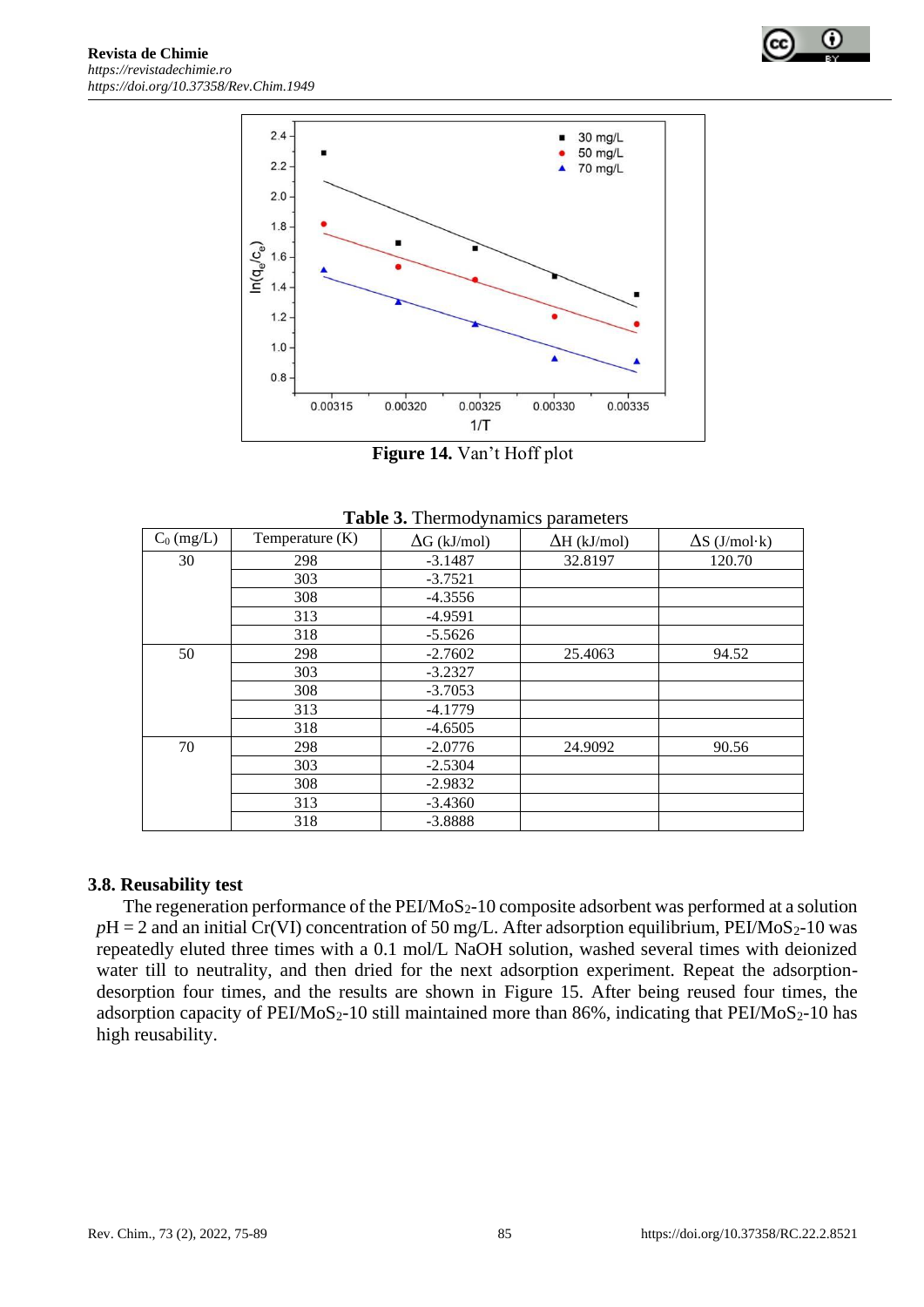



**Figure 15.** Cyclic tests of PEI/MoS<sub>2</sub>-10,  $T = 6$  h, temperature of 25 $\degree$ C, initial Cr(VI) is 50 mg/L

#### **3.9. Adsorption mechanism**

Figure 16 shows the XPS characterization spectra of Cr 2p after Cr(VI) adsorption by PEI/MoS<sub>2</sub>-10. As shown in the igure, 587.63 eV and 586.57 eV correspond to the Cr 2p1/2 orbit and 578.12 eV and 577.08 eV correspond to the Cr 2p3/2 orbit. The deconvolution of the Cr2p XPS peaks is specified as the peak of 587.63 eV, 578.12 eV for Cr(VI) and 586.57 eV, 577.08 eV for Cr(III). The existence of Cr(III) [confirmed](javascript:;) that some Cr(VI) ions were reduced to Cr(III) ions after being adsorbed. This is because the nitrogen atoms in the amino and imino groups on the surface of the  $PEI/MoS<sub>2</sub>$ -10 have lone pair electrons and have a certain reducing property, which can reduce the Cr(VI) to Cr(III). Therefore, it is speculated that the adsorption process is: (1) the positively charged amino and imino groups adsorb the negatively charged  $Cr(VI)$  onto the PEI/MoS<sub>2</sub>-10 by electrostatic interaction; (2)  $Cr(VI)$  are reduced to Cr(III) by amino and imino groups. Its adsorption process is shown below.

$$
-NH2 + H3O+ + HCrO4 \rightarrow -NH3+ \cdot HCrO4- + H2O
$$
 (10)

$$
=NH + H3O+ + HCrO4- \rightarrow =NH2+ \cdot HCrO4- + H2O
$$
\n(11)

$$
HCrO4- + 3e- + 7 H+ \to Cr3+ + 4H2O
$$
 (12)

$$
Cr_2O_7^{2-} + 6e^- + 14 H^+ \to 2Cr^{3+} + 7H_2O
$$
 (13)



**Figure 16.** Binding spectrum of Cr 2p containing chromium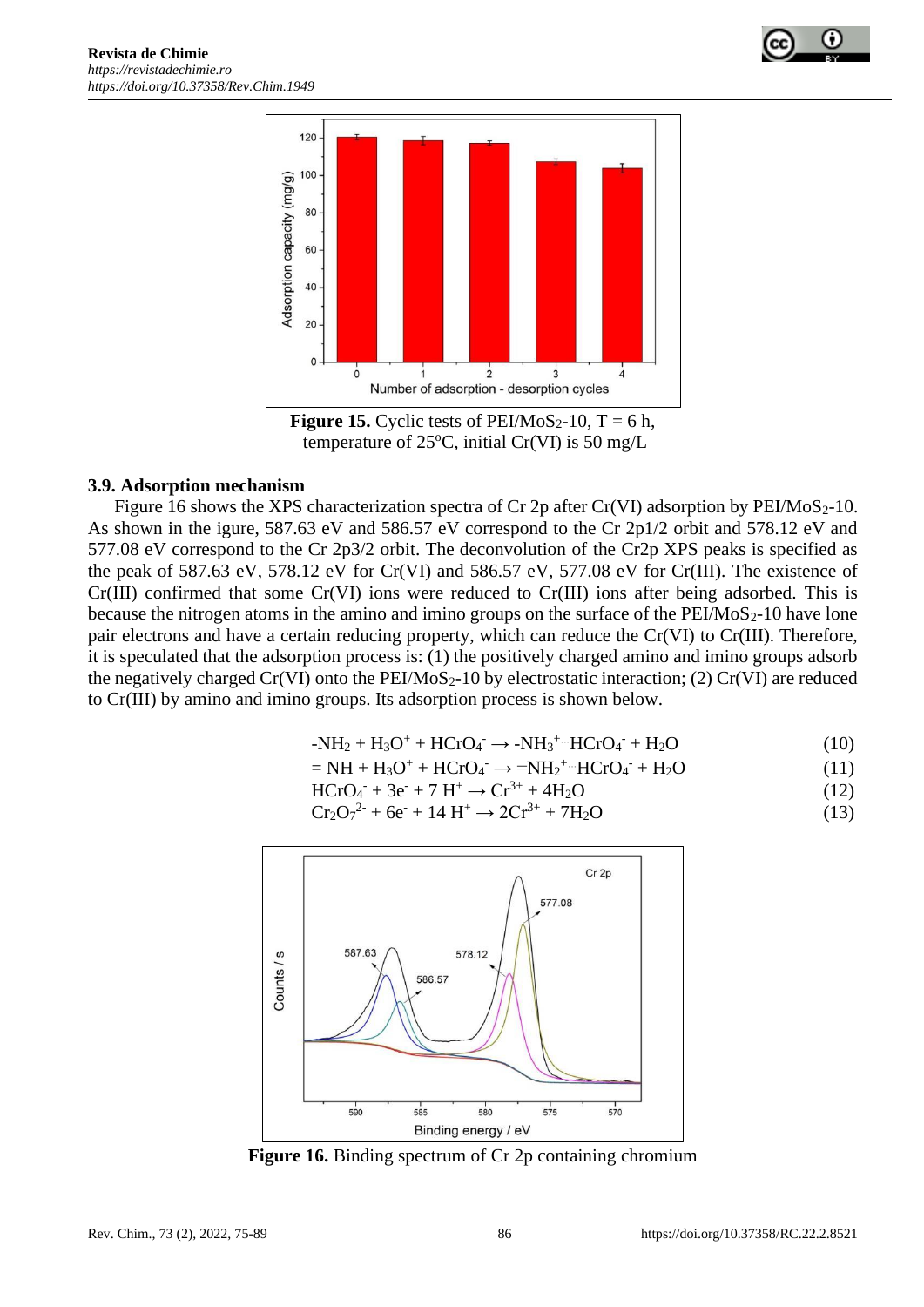

# **4. Conclusions**

In this study,  $PEIMoS<sub>2</sub>$  composites were successfully prepared by modifying the flower  $MoS<sub>2</sub>$  with polyethyleneimine (PEI). The experimental results show that  $PEI/MoS<sub>2</sub>$ -10 has strong Cr(VI) ion enrichment ability. When the solution temperature is  $25^{\circ}$ C, the solution  $pH$  is 2, the concentration of PEI/MoS<sub>2</sub> composites adsorbent and Cr(VI) solution are 0.1 g/L and 50 mg/L, respectively, the adsorption amount of Cr(VI) ions by PEI/MoS<sub>2</sub>-10 is 120.7 mg/g. Experiments show that PEI/MoS<sub>2</sub>-10 has a strong selectivity to Cr(VI), and regeneration experiments show that  $PEI/MoS<sub>2</sub>$ -10 has a high reusable, which is promising for removing and recovering Cr(VI) from the aqueous solution.

**Acknowledgment:** The authors would like to gratefully appreciate the financial support of this work from National Natural Science Foundation of China (No. 21676133), Natural Science Foundation of Fujian Province (No. 2021J01990), and Natural Science Foundation of Fujian Province (No. 2021J05192). The authors also express their sincere gratitude to anonymous referees for comments on this manuscript.

## **References**

1.GUO, Y., YANG, S., Heavy metal enrichments in the Changjiang (Yangtze River) catchment and on the inner shelf of the East China Sea over the last 150 years, Sci. Total Environ., **543**, 2016, 105-115.

2.HUANG, Y. Y., ZHOU, B. H., NAN, L., LI, Y. M., HAN, R. R., QI, J. C., LU, X. H., LI, S., FENG, C. Y., LIANG, S., Spatial-temporal analysis of selected industrial aquatic heavy metal pollution in china, J. Clean. Prod., **238**, 2019, 117944.

3.HELENA, O., Chromium as an environmental pollutant: insights on induced plant toxicity, J. Bot., **2012**, 2012, 1-8.

4.HAMILTON, E. M., YOUNG, S. D., BAILEY, E. H., WATTS, M. J., Chromium speciation in foodstuffs: a review, Food Che., **250**, 2018, 105-112.

5.OWLAD, M., AROUA, M. K., DAUD, W. A. W., BAROUTIAN, S., Removal of hexavalent chromium- contaminated water and wastewater: a review, Water Air Soil Poll., **200**, 2009, 59-77.

6.DHARNAIK, A. S., GHOSH, P. K., Hexavalent chromium [Cr(VI)] removal by the electrochemical ion-exchange process, Environ. Technol., **35**(18), 2014, 2272-2279.

7.JAFARI, A. J., GOLBAZ, S., KALANTARY, R. R., Treatment of hexavalent chromium by using a combined fenton and chemical precipitation process, J. Water Reuse Desal., **3**, 2013, 373-380.

8.VENKATESWARAN, P., PALANIVELU, K., Studies on recovery of hexavalent chromium from plating wastewater by supported liquid membrane using trinbutyl phosphate as carrier, Hydrometallurgy, **78**, 2005, 107-115.

9. LI, Z. Y., HU, S., Removal of hexavalent chromium from aqueous solutions by ion-exchange resin. Adv. Mat. Res., **550-553**, 2012, 2333-2337.

10. MAMAIS, D., NOUTSOPOULOS, C., KAVALLARI, I., NYKTARI, E., KALDIS, A., PANOUSI, E., NIKITOPOULOS, G., ANTONIOU, K., NASIOKA, M., Biological groundwater treatment for chromium removal at low hexavalent chromium concentrations, Chemosphere, **152**, 2016, 238-244.

11.LIANG, H. X., SONG, B., PENG, P., JIAO, G. J., YAN, X., SHE, D., Preparation of threedimensional honeycomb carbon materials and their adsorption of Cr(VI), Chem. Eng. J., **367**, 2019, 9- 16.

12.ZHANG, S. J., SHI, Q. T., KORFIATIS, G., CHRISTODOULATOS, C., WANG, H. J., MENG, X. G., Chromate removal by electrospun PVA/PEI nanofibers: adsorption, reduction, and effects of coexisting ions, Chem. Eng. J., **387**, 2020, 124179.

13.KHANDELWAL, N., SINGH, N., TIWARI, E., DARBHA, G. K., Novel synthesis of a clay supported amorphous aluminum nanocomposite and its application in removal of hexavalent chromium from aqueous solutions, RSC Adv., **9**, 2019, 11160-11169.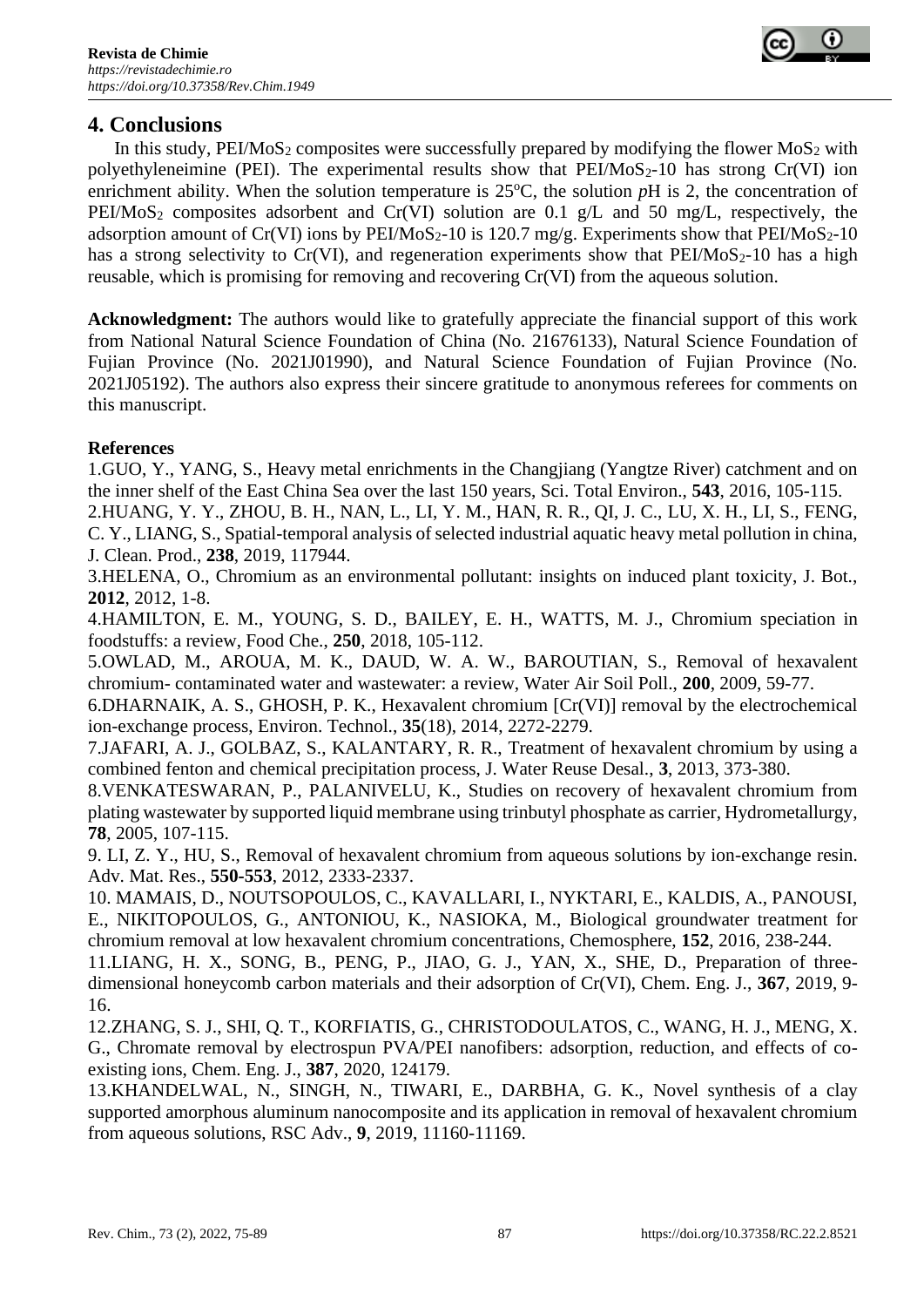

14.JAHANGIRI, K., YOUSEFI, N., GHADIRI, S. K., FEKRI, R., BAGHERI, A., TALEBI, S. S., Enhancement adsorption of hexavalent chromium onto modified fly ash from aqueous solution; optimization; isotherm, kinetic and thermodynamic study, J. Disper. Sci. Technol., **2018**, 2018, 1-12.

15.ENNIYA, I., RGHIOUI, L., JOURANI, A., Adsorption of hexavalent chromium in aqueous solution on activated carbon prepared from apple peels, Sustain. Chem. Pharm., **7**, 2018, 9-16.

16.RAI, M. K., SHAHI, G., MEENA, V., MEENA, R., CHAKRABORTY, S., SINGH, R. S., RAI, B. N., Removal of hexavalent chromium Cr(VI) using activated carbon prepared from mango kernel activated with H3PO4, Resour. Effi. Technol., **2**, 2016, 63-70.

17.FAN, H. L., REN, H. Y., MA, X. Z., ZHOU, S. F., HUANG, J., JIAO, W. Z., QI, G. S., LIU, Y. Z., High-gravity continuous preparation of chitosan-stabilized nanoscale zerovalent iron towards Cr(VI) removal, Chem. Eng. J., **390**, 2020, 124639.

18.QUAN, G., ZHANG, J., GUO, J., LAN, Y., Removal of Cr(VI) from Aqueous Solution by Nanoscale Zero-Valent Iron Grafted on Acid-Activated Attapulgite, Water Air Soil Poll., **225**, 2014, 1979.

19.GAFFER, A., KAHLAWY, A. A. A., AMAN, D., Magnetic zeolite-natural polymer composite for adsorption of chromium (VI), Egypt. J. Pet., **2**, 2017, 995-999.

20. KRISHNANI, K. K., SRINIVES, S., MOHAPATRA, B. C., BODDU, V. M., HAO, J., MENG, X., MUCHANDANI, A., Hexavalent chromium removal mechanism using conducting polymers, J, Hazard, Mater., **252-253**, 2013, 99-106.

21.CHHOWALLA, M., SHIN, H. S., EDA, G., LI, L. J., LOH, K. P., ZHANG, H., The chemistry of two-dimensional layered transition metal dichalcogenide nanosheets, Nat. Chem., **5**, 2013, 263-275.

22.MURATORE, C., VOEVODIN, A. A., Molybdenum disulfide as a lubricant and catalyst in adaptive nanocomposite coatings, Surf. Coat. Tech., **201**, 2006, 4125-4130.

23.FARSADI, M., BAGHERI, S., ISMAIL, N. A., Nanocomposite of functionalized graphene and molybdenum disulfide as friction modifier additive for lubricant, J. Mol. liq., **244**, 2017, 304-308.

24.FENG, C., MA, J., LI, H., ZENG, R., GUO, Z., LIU, H., Synthesis of molybdenum disulfide (MoS2) for lithium ion battery applications, Mater. Res. Bull., **44**(9), 2009, 1811-1815.

25.GHANEI-MOTLAGH, M., TAHER, M. A., A novel electrochemical sensor based on silver/ halloysite nanotube/molybdenum disulfide nanocomposite for efficient nitrite sensing, Biosens. Bioelectron., **109**, 2018, 279-285.

26.JIA, F., LIU, C., YANG, B., ZHANG, X., YI, H., NI, J., SONG, S., Thermal modification of molybdenum disulfide surface for tremendous improvement of  $Hg^{2+}$  adsorption from aqueous solution, ACS Sustain. Chem. Eng., **6**, 2018, 9065-9073.

27. CHAO, Y., ZHU, W., WU, X., HOU, F., XUN, S., WU, P., JI, H. Y., XU, H., LI, H. M., Application of graphene-like layered molybdenum disulfide and its excellent adsorption behavior for doxycycline antibiotic, Chem. Eng. J., **243**, 2014, 60-67.

28.HUANG, Q., ZHAO, J., LIU, M. Y., Synthesis of polyacrylamide immobilized molybdenum disulfide (MoS2@PDA@PAM) composites via mussel-inspired chemistry and surface-initiated atom transfer radical polymerization for removal of copper (II) ions, J. Taiwan Inst. Chem. E., **86**, 2018, 174- 184.

29.CHEN, X., BERNER, N. C., BACKES, C., DUESBERG, G. S., MCDONALD, A. R., Functionalization of two-dimensional MoS<sub>2</sub>: on the reaction between MoS<sub>2</sub> and organic thiols, Angew. Chem. Int. Ed., **55**(19), 2016, 5803-5808.

30. YANG, X., MENG, N. N., ZHU, Y. C., ZHOU, Y. F., NIE, W. Y., CHEN, P. P., Greatly improved mechanical and thermal properties of chitosan by carboxyl-functionalized  $MoS<sub>2</sub>$  nanosheets, J. Mater. Sci., **51**, 2016, 1344-1353.

31.AGHAGOLI, M. J., SHEMIRANI, F., Hybrid nanosheets composed of molybdenum disulfide and reduced graphene oxide for enhanced solid phase extraction of Pb(II) and Ni(II), Microchim. Acta, **184**, 2017, 237-244.